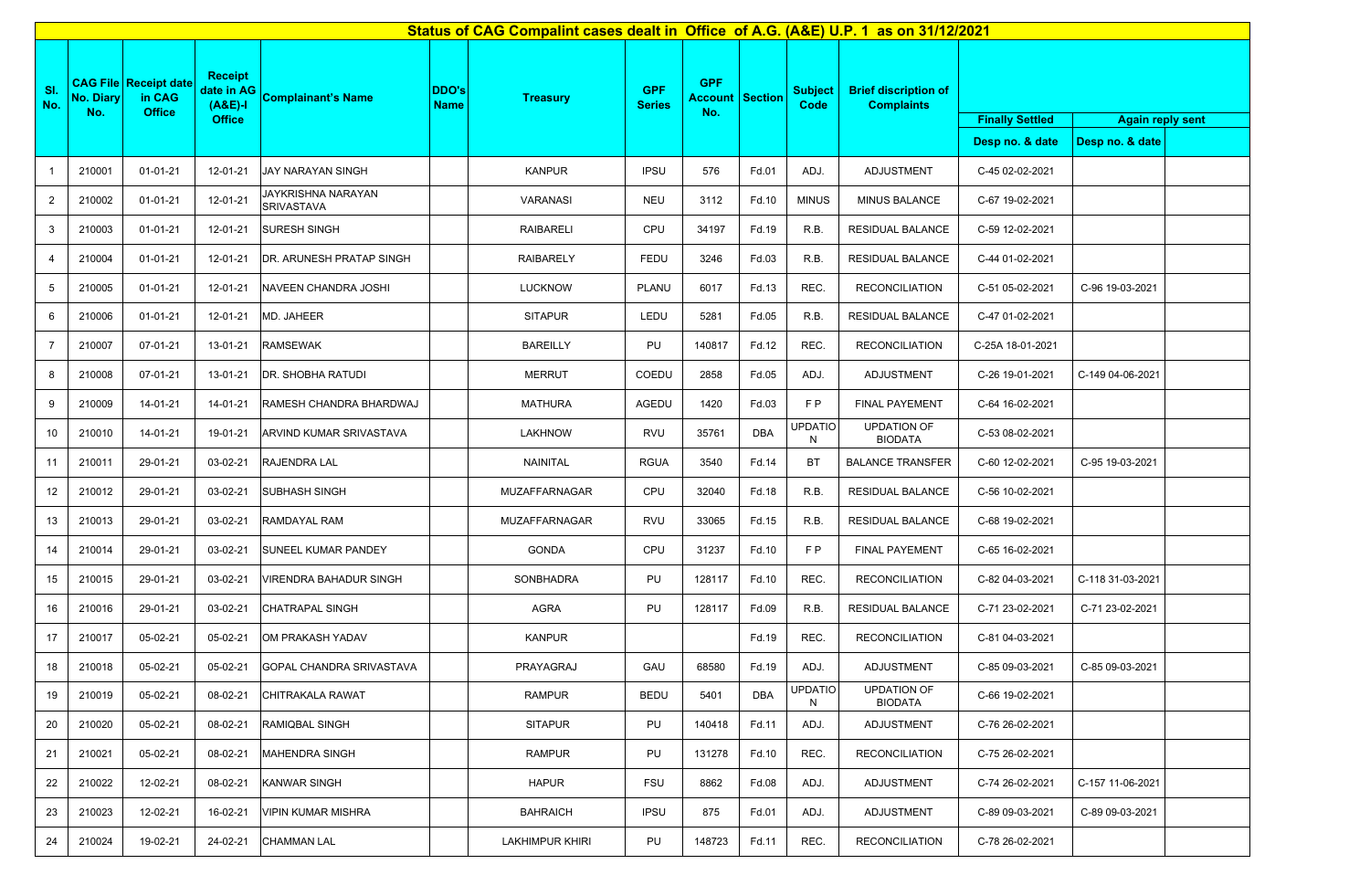| 25 | 210025 | 19-02-21 | 24-02-21 | <b>HARCHARAN SINGH</b>                  | <b>BAREILLY</b>     | PU           | 151369 | Fd.12 | ADJ.        | ADJUSTMENT            | C-86 09-03-2021  | C-86 09-03-2021  |  |
|----|--------|----------|----------|-----------------------------------------|---------------------|--------------|--------|-------|-------------|-----------------------|------------------|------------------|--|
| 26 | 210026 | 25-02-21 | 26-02-21 | SANJEEV KUMAR MISHRA                    | <b>LUCKNOW</b>      |              |        | AG II | <b>MISC</b> | <b>MISCELLANEOUS</b>  | C-83 08-03-2021  | C-199 23-07-2021 |  |
| 27 | 210027 | 26-02-21 | 26-02-21 | KAMLA PRASAD MISHRA                     | <b>BAREILLY</b>     | PU           | 151369 | Fd.12 | REC.        | <b>RECONCILIATION</b> | C-87 09-03-2021  | C-87 09-03-2021  |  |
| 28 | 210028 | 03-03-21 | 04-03-21 | <b>PRADEEP KUMAR SRIVASTAVA</b>         | <b>KANPUR DEHAT</b> | PU           | 134784 | Fd.10 | FP          | FINAL PAYEMENT        | C-113 26-03-2021 |                  |  |
| 29 | 210029 | 03-03-21 | 04-03-21 | <b>ASHOK KUMAR RAI</b>                  | JAUNPUR             | CPU          | 60361  | Fd.21 | REC.        | <b>RECONCILIATION</b> | C-92 12-03-2021  | C-92 12-03-2021  |  |
| 30 | 210030 | 12-03-21 | 16-03-21 | SUSHEEL KUMAR AGRAWAL                   | SAMBHAL             | CPU          | 32094  | Fd.20 | F P         | <b>FINAL PAYEMENT</b> | C-136 28-05-2021 |                  |  |
| 31 | 210031 | 12-03-21 | 16-03-21 | <b>ASHISH KUMAR</b>                     | <b>LUCKNOW</b>      | COEDU        | 16858  | Fd.04 | ADJ.        | ADJUSTMENT            | C-122 08-04-2021 |                  |  |
| 32 | 210032 | 12-03-21 | 16-03-21 | <b>SHYAMVEER SINGH</b>                  | <b>BULANDSHAHAR</b> | <b>AGEDU</b> | 1860   | Fd.05 | FP          | <b>FINAL PAYEMENT</b> | C-135 24-05-2021 |                  |  |
| 33 | 210033 | 23-03-21 | 05-04-21 | <b>BADLU PRASAD DIWEDI</b>              | <b>FATEHGARH</b>    | RTU          | 3987   | Fd.14 | F P         | <b>FINAL PAYEMENT</b> | C-126 24-05-2021 |                  |  |
| 34 | 210034 | 23-03-21 | 05-04-21 | LATE RAMESH CHANDRA                     | <b>JAHANSI</b>      | RVU          | 22944  | Fd.15 | FP          | <b>FINAL PAYEMENT</b> | C-131 24-05-2021 |                  |  |
| 35 | 210035 | 23-03-21 | 05-04-21 | RAMCHANDRA SHRIVAS                      | URAI                | CPU          | 64317  | Fd.21 | REC.        | <b>RECONCILIATION</b> | C-125 05-05-2021 |                  |  |
| 36 | 210040 | 03-03-21 | 15-04-21 | <b>PREM KISHORE SAINI</b>               | <b>BAGPAT</b>       | <b>RTU</b>   | 5628   | Fd.14 | ADJ.        | ADJUSTMENT            | C-127 24-05-2021 |                  |  |
| 37 | 210041 | 12-03-21 | 15-04-21 | <b>RAJ BAHADUR</b>                      | LALITPUR            | COEDU        | 5850   | Fd.05 | F P         | <b>FINAL PAYEMENT</b> | C-153 09-06-2021 |                  |  |
| 38 | 210042 | 12-03-21 | 15-04-21 | <b>SUSHEEL KUMAR</b>                    | LALITPUR            | RVU          | 25707  | Fd.15 | ADJ.        | ADJUSTMENT            | C-146 31-05-2021 |                  |  |
| 39 | 210043 | 12-03-21 | 15-04-21 | <b>RAM SINGH YADAV</b>                  | <b>AGRA</b>         | PU           | 118446 | Fd.09 | FP          | <b>FINAL PAYEMENT</b> | C-151 07-06-2021 |                  |  |
| 40 | 210044 | 12-03-21 | 15-04-21 | <b>RAKESH KUMAR SHARMA</b>              | MUZAFFARNAGAR       | GAU          | 69803  | Fd.18 | F P         | <b>FINAL PAYEMENT</b> | C-148 31-05-2020 |                  |  |
| 41 | 210082 | 12-05-21 | 28-05-21 | JAGDEESH PRASAD MISHRA                  | BARABANKI           | RVU          | 33605  | Fd.16 | R.B.        | RESIDUAL BALANCE      | C-155 09-06-2021 |                  |  |
| 42 | 210039 | 15-05-21 | 15-05-21 | ARVIND KUMAR JAISWAL                    | <b>LUCKNOW</b>      | PU           | 126304 | Fd.11 | R.B.        | RESIDUAL BALANCE      | C-143 31-05-2021 |                  |  |
| 43 | 210045 | 24-05-21 | 26-04-21 | <b>SUNEEL KUMAR</b>                     | PILIBHIT            | GAU          | 68319  | Fd.17 | FP          | FINAL PAYEMENT        | C-156 09-06-2021 |                  |  |
| 44 | 210046 | 24-05-21 | 26-04-21 | <b>BRIJESH CHANDRA DWIVEDI</b>          | KANNAUJ             | PU           | 131440 | Fd.10 | REC.        | <b>RECONCILIATION</b> | C-161 15-06-2021 |                  |  |
| 45 | 210047 | 24-05-21 | 26-04-21 | <b>TEJVEER SINGH</b>                    | MORADABAD           | PU           | 145879 | Fd.09 | REC.        | <b>RECONCILIATION</b> | C-171 23-06-2021 |                  |  |
| 46 | 210048 | 24-05-21 | 26-04-21 | LATE RAMESN CHANDRA<br><b>UPADHYAYA</b> | <b>JHANSI</b>       | RVU          | 22494  | Fd.15 | FP.         | <b>FINAL PAYEMENT</b> | C-158 15-06-2021 |                  |  |
| 47 | 210049 | 24-05-21 | 26-04-21 | <b>VIFAY LAL</b>                        | <b>BALRAMPUR</b>    | RVU          | 45646  | Fd.15 | REC.        | <b>RECONCILIATION</b> | C-163 16-06-2021 |                  |  |
| 48 | 210050 | 28-05-21 | 28-05-21 | SANTOSH KUMAR SRIVASTAVA                | SAMBHAL             | ALEDU        | 439    | Fd.04 | R.B.        | RESIDUAL BALANCE      | C-172 24-06-2021 |                  |  |
| 49 | 210051 | 26-04-21 | 09-06-21 | <b>SMT VIJAY UPADHYAYA</b>              | <b>JHANSI</b>       | <b>RVU</b>   | 22494  | Fd.15 | FP          | FINAL PAYEMENT        | C-158 15-06-2021 |                  |  |
| 50 | 210052 | 26-04-21 | 09-06-21 | <b>BUDDHU RAM</b>                       | <b>MIRZAPUR</b>     | PU           | 152189 | Fd.11 | REC.        | <b>RECONCILIATION</b> | C-169 21-06-2021 |                  |  |
| 51 | 210053 | 26-04-21 | 09-06-21 | MUNNALAL VERMA                          | <b>SITAPUR</b>      | <b>RVU</b>   | 48269  | Fd.16 | REC.        | <b>RECONCILIATION</b> | C-168 22-06-2021 |                  |  |
| 52 | 210054 | 26-04-21 | 09-06-21 | <b>RAMJEET YADAV</b>                    | AYODHYA             | PU           | 134284 | Fd.10 | REC.        | <b>RECONCILIATION</b> | C-185 8/7/2021   |                  |  |
| 53 | 210055 | 26-04-21 | 09-06-21 | <b>SUSHEEL KUMAR SINGH</b>              | <b>BAHRAICH</b>     | PU           | 121680 | Fd.10 | REC.        | <b>RECONCILIATION</b> | C-190 13/7/2021  |                  |  |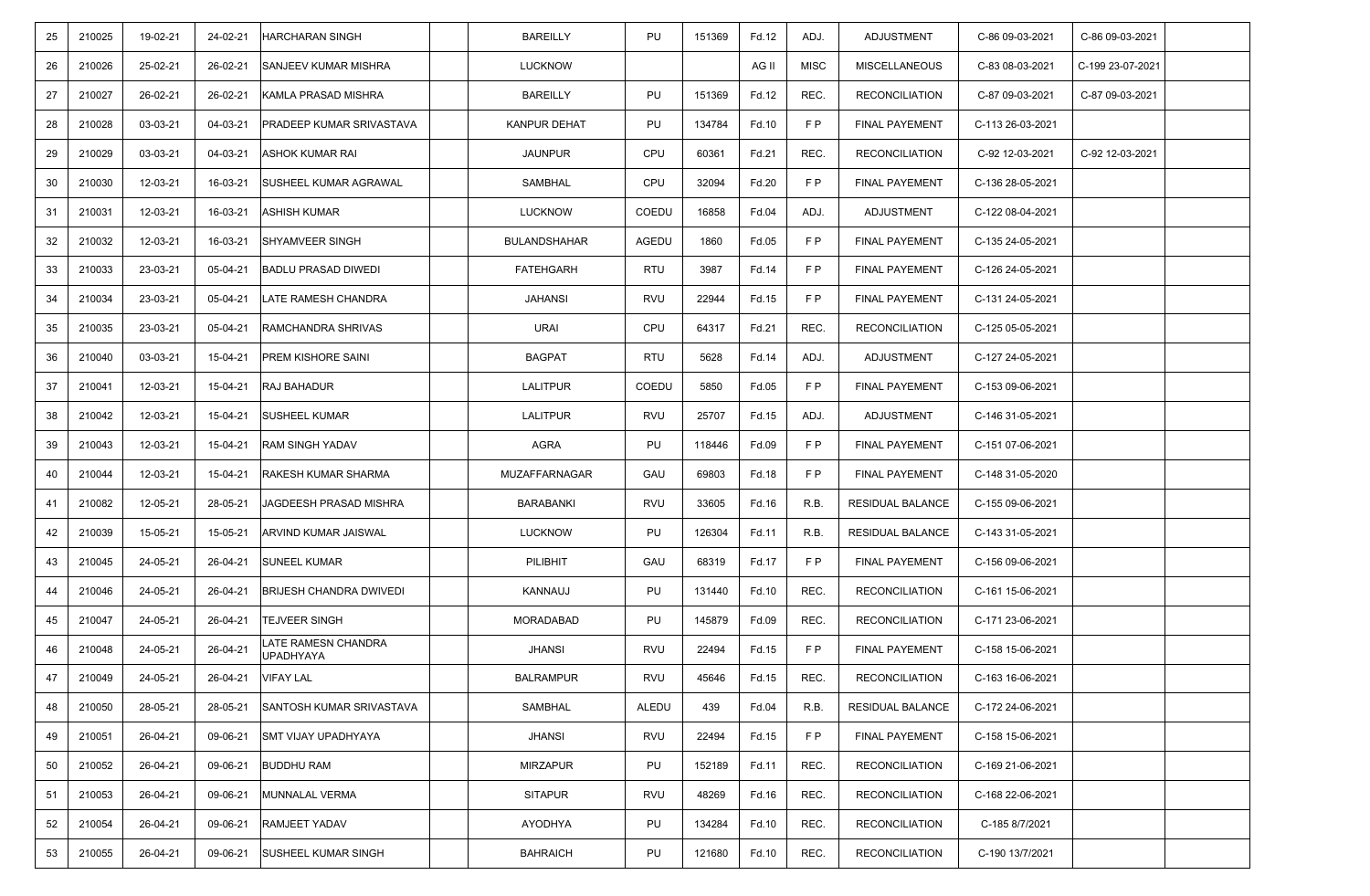| 54 | 210056            | 09-06-21 | 16-06-21 | <b>ANURUDH KUMAR DIXIT</b>   | <b>SITAPUR</b>   | <b>BEDU</b> | 4381   | Fd.05  | REC.      | <b>RECONCILIATION</b>   | C-165 21-06-2021  |  |
|----|-------------------|----------|----------|------------------------------|------------------|-------------|--------|--------|-----------|-------------------------|-------------------|--|
| 55 | 210057            | 09-06-21 | 16-06-21 | NIREN KUMAR SRIVASTAVA       | <b>MERRUT</b>    | CPU         | 32734  | Fd.18  | FP        | <b>FINAL PAYEMENT</b>   | C-181 2/7/2021    |  |
| 56 | 210058            | 09-06-21 | 16-06-21 | PURAN SINGH RANA             | SAHARANPUR       | RVU         | 32957  | Fd.16  | REC.      | <b>RECONCILIATION</b>   | C-180 2/7/2021    |  |
| 57 | 210059            | 09-06-21 | 16-06-21 | RAMESH CHANDRA SHARMA        | MUZAFFARNAGAR    | PU          | 137826 | Fd.11  | ВT        | <b>BALANCE TRANSFER</b> | C-194 20/7/2021   |  |
| 58 | 210060            | 15-06-21 | 24-06-21 | UDAIPRATAP SINGH             | <b>SITAPUR</b>   | PU          | 150421 | Fd.11  | ADJ.      | ADJUSTMENT              | C-192 20/7/2021   |  |
| 59 | 210061            | 15-06-21 | 24-06-21 | LATE SATENDRA PAL SINGH      | <b>MATHURA</b>   | LJU         | 25695  | AG II  | REC.      | <b>RECONCILIATION</b>   | C-179 2/7/2021    |  |
| 60 | 210062            | 15-06-21 | 24-06-21 | KAUSHAL KUMAR YADAV          | MORADABAD        | PU          | 129624 | Fd.09  | REC.      | <b>RECONCILIATION</b>   | C-189 13/7/2021   |  |
| 61 | 210063            | 15-06-21 | 24-06-21 | MANOJ KUMAR SRIVASTAVA       | <b>SITAPUR</b>   | PU          | 145047 | Fd.11  | OTH.      | <b>OTHER</b>            | C-193 20/7/2021   |  |
| 62 | 210064            | 15-06-21 | 24-06-21 | SHIVNARAYAN YADAV            | <b>SITAPUR</b>   | PU          | 139407 | Fd.11  | ADJ.      | ADJUSTMENT              | C-195 20/7/2021   |  |
| 63 | 210065            | 15-06-21 | 24-06-21 | <b>ASHOK KUMAR</b>           | <b>SITAPUR</b>   | PU          | 144805 | Fd.11  | ADJ.      | ADJUSTMENT              | C-191 20/7/2021   |  |
| 64 | 210067            | 23-06-21 | 29-06-21 | <b>RAMJEEVAN</b>             | KANNAUJ          | LJU         | 19858  | AG II  | REC.      | <b>RECONCILIATION</b>   | C-176 2/7/2021    |  |
| 65 | 100VIVIDH/<br>569 | 23-06-21 | 29-06-21 | <b>VINOD KUMAR SINGH</b>     | AMBEDKARNAGA     |             |        | Fd.01  | OTH.      | <b>OTHER</b>            | C-182 2/7/2021    |  |
| 66 | 21066             | 19-07-21 | 26-07-21 | <b>DINESH CHANDRA SHARMA</b> | <b>BAREILLY</b>  | PU          | 13760  | Fd-12  | FP        | <b>FINAL PAYEMENT</b>   | C-201 23-7-2021   |  |
| 66 | 210068            | 28-06-21 | 05-07-21 | MAHENDRA KUMAR TRIPATHI      | KANNAUJ          | LJU         | 19015  | AG-II  | FP        | FINAL PAYEMENT          | C-200 23/7/2021   |  |
| 67 | 210069            | 08-07-21 | 12-07-21 | VIJAY KUMAR SANWAL           | <b>LUCKNOW</b>   | PU          | 13169  | Fd-11  | REC.      | <b>RECONCILIATION</b>   | C-204/06/08/2021  |  |
| 68 | 210070            | 08-07-21 | 12-07-21 | <b>RAJESH KUMAR RAI</b>      | <b>LUCKNOW</b>   | PU          | 129553 | Fd-11  | REC.      | <b>RECONCILIATION</b>   | C-196/23-7-2021   |  |
| 69 | 210071            | 22-07-21 | 27-07-21 | <b>KAMAL SINGH</b>           | MURADABAAD       | PU          | 159225 | Fd-09  | F P       | <b>FINAL PAYEMENT</b>   | C-219/12/08/2021  |  |
| 70 | 210072            | 22-07-21 | 27-07-21 | RAMCHANDRA SRIVASTAV         | <b>BAHRAICH</b>  | LRFU        | 999    | Fd-16  | OTH       | <b>OTHER</b>            | C-203/04/08/2021  |  |
| 71 | 210073            | 23-07-21 | 28-07-21 | <b>KAMLESH BABU</b>          | <b>ALIGARH</b>   | RVU         | 44347  | Fd-16  | FP        | <b>FINAL PAYEMENT</b>   | C-231/19/08/2021  |  |
| 72 | 210039            | 30-06-21 | 06-07-21 | <b>RAGHUNATH SINGH GUPTA</b> | <b>MERRUT</b>    | <b>IRRU</b> | 48616  | AG-II  | ВT        | <b>BALANCE TRANSFER</b> | C-198 DT.23/07/21 |  |
| 73 | 210060            | 23-06-21 | 28-06-21 | <b>VEERENDRA SINGH</b>       |                  | AGU         | 51734  | AG II  | ADJ.      | ADJUSTMENT              | C-177 DT.02/07/21 |  |
| 74 | 210074            | 28-07-21 | 04-08-21 | <b>BHANU PRATAP SINGH</b>    | <b>SULTANPUR</b> | <b>FEDU</b> | 2655   | $Fd-3$ | FP        | <b>FINAL PAYEMENT</b>   | C-205/06/08/2021  |  |
| 75 | 210075            | 28-07-21 | 04-08-21 | SUNIL DUTTA SHARMA           | <b>BAGPAT</b>    | RVU         | 48936  | Fd-15  | FP        | FINAL PAYEMENT          | C-220/12/08/2021  |  |
| 76 | 210076            | 28-07-21 | 04-08-21 | <b>PRAKASH KUMAR</b>         | <b>HATHRAS</b>   | PU          | 151870 | Fd-9   | ADJ.      | ADJUSTMENT              | C-218/12/08/2021  |  |
| 77 | 210077            | 28-07-21 | 04-08-21 | <b>JALIM SINGH</b>           | <b>FIROJABAD</b> | PU          | 119551 | $Fd-9$ | <b>FP</b> | <b>FINAL PAYEMENT</b>   | C-233/25/08/2021  |  |
| 78 | 210078            | 28-07-21 | 04-08-21 | <b>DINESH KUMAR SINGH</b>    | BAREILLY         | PU          | 124002 | Fd-11  | FP        | <b>FINAL PAYEMENT</b>   | C 246 03/09/2021  |  |
| 79 | 210079            | 28-07-21 | 04-08-21 | <b>AMIT CHANDRA</b>          | MORADABAD        | <b>IPSU</b> | 650    | Fd-01  | ADJ.      | ADJUSTMENT              | C-209/09/08/2021  |  |
| 80 | 210080            | 06-08-21 | 12-08-21 | <b>RAM NATH SINGH</b>        | <b>BIJNOR</b>    | CPU         | 34987  | Fd.21  | ADJ.      | ADJUSTMENT              | C-248 03-09-2021  |  |
| 81 | 210081            | 06-08-21 | 12-08-21 | KRISHNA KUMAR AWASTHI        | <b>BARABANKI</b> | LEDU        | 5501   | Fd.03  | ADJ.      | <b>ADJUSTMENT</b>       | C-259 13-09-2021  |  |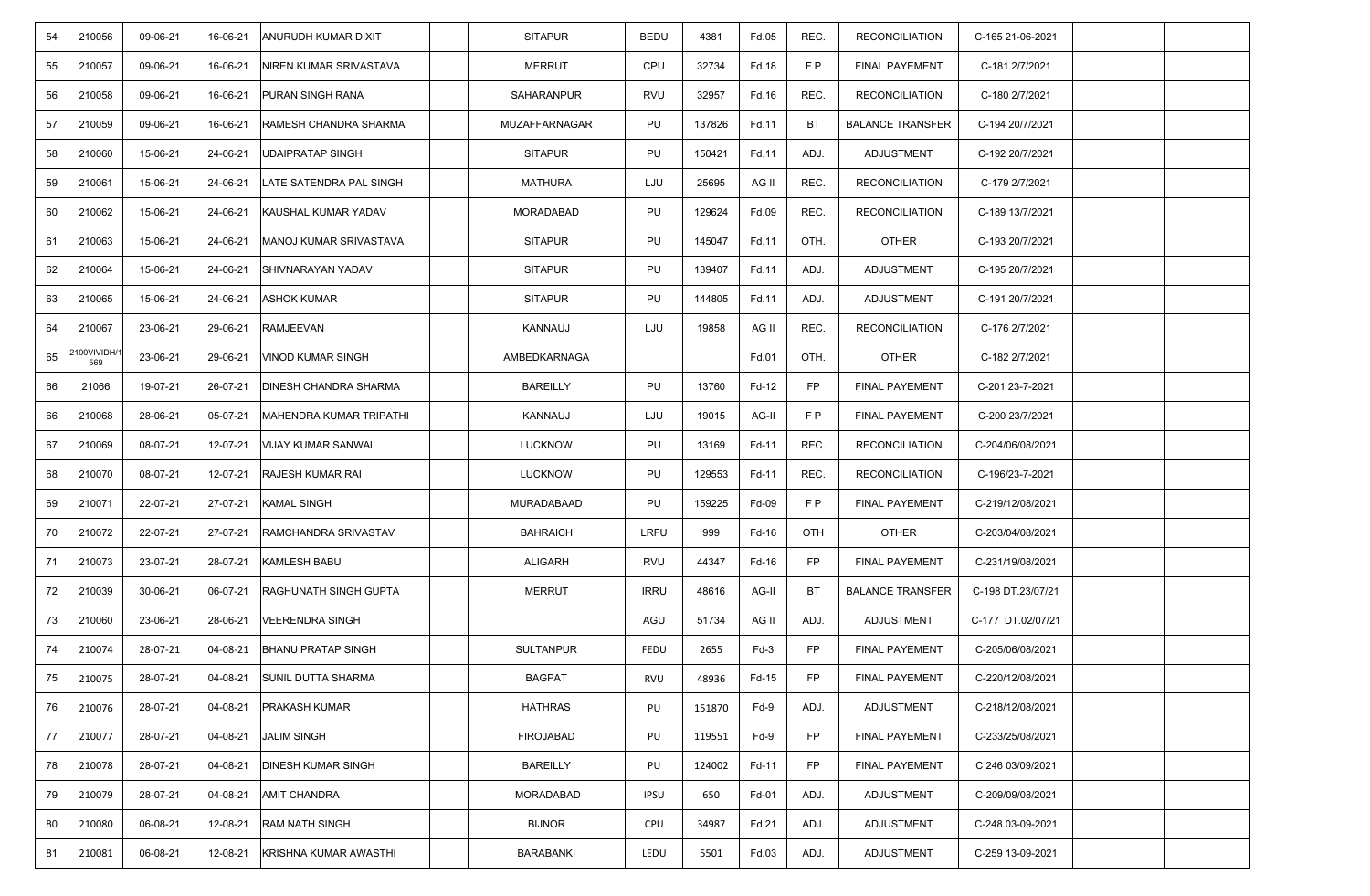| 82  | 210082  | 06-08-21  | 12-08-21 | <b>BABU LAL</b>                  | <b>LUCKNOW</b>   | PU           | 137424 | Fd.11 | OTH       | <b>OTHERS</b>           | C-230/19/08/2021 |                  |                  |
|-----|---------|-----------|----------|----------------------------------|------------------|--------------|--------|-------|-----------|-------------------------|------------------|------------------|------------------|
| 83  | 210083  | 13-08-21  | 23-08-21 | MOHD. AFAK                       | <b>BAREILLY</b>  | COEDU        | 3993   | Fd.04 | <b>RB</b> | RESIDUAL BALANCE        | C-260 13-09-2021 |                  |                  |
| 84  | 210084  | 13-08-21  | 23-08-21 | MAHENDRA PRATAP<br>SHRIVASTAV    | <b>BARABANKI</b> | LEDU         | 5515   | Fd.03 | ADJ.      | ADJUSTMENT              | C-253 08-09-2021 |                  |                  |
| 85  | 210086  | 13-08-21  | 23-08-21 | MOHD.PARVEJ                      | MURADABAD        | GAU          | 82964  | Fd.20 | ADJ.      | ADJUSTMENT              | C-278 20-09-2021 |                  |                  |
| 86  | 210087  | 13-08-21  | 23-08-21 | <b>SANJAY KUMAR</b>              | MURADABAD        | CPU          | 55510  | Fd.20 | ADJ.      | ADJUSTMENT              | C-268 20-09-2021 |                  |                  |
| 87  | 210088  | 13-08-21  | 23-08-21 | RAM CHANDRA SHRIWAS              | JALOUN           | <b>CPU</b>   | 64317  | Fd.21 | FP        | <b>FINAL PAYMENT</b>    | C-251 06-09-2021 | C-279 20-09-2021 |                  |
| 88  | 210089  | 13-08-21  | 23-08-21 | JAGDEESH PRASAD RAJPOOT          | <b>LALITPUR</b>  | <b>COEDU</b> | 10554  | Fd.05 | R.B.      | RESIDUAL BALANCE        | C-254 09-092021  |                  |                  |
| 89  | 210090  | 25-08-21  | 01-09-21 | D. N. JOSHI                      | MURADABAD        | PU           | 123433 | Fd-09 | R.B.      | RESIDUAL BALANCE        | C-290 23/09/2021 |                  |                  |
| 90  | 210091  | 01-09-21  | 07-09-21 | <b>AJAY KATIYAR</b>              | <b>AURAIYA</b>   | PU           | 130631 | Fd-10 | ADJ.      | ADJUSTMENT              | C-296 29/09/2021 |                  |                  |
| 91  | 210092  | 01-09-21  | 07-09-21 | MANGALA PRASAD SRIVASTAVA        | AMBEDKAR NAGAR   | COEDU        | 15394  | Fd-05 | ADJ.      | ADJUSTMENT              | C-293 27/09/2021 |                  |                  |
| 92  | 210093  | 01-09-21  | 07-09-21 | RAM CHANDRA                      | <b>BAREILLY</b>  | <b>CPU</b>   | 38450  | Fd-19 | ADJ.      | ADJUSTMENT              | C-291 27/09/2021 |                  |                  |
| 93  | 210094  | 01-09-21  | 07-09-21 | PRAMOD KUMAR TIWARI              | AYODHYA          | CPU          | 40577  | Fd-19 | RC.       | <b>RECONCILIATION</b>   | C 302 06/10/2021 | C 307 11/10/2021 | C 332 27/10/2021 |
| 94  | 210095  | 01-09-21  | 07-09-21 | RADHA CHARAN SHARMA              | AGRA             | <b>RVU</b>   | 50296  | Fd-16 | RC.       | <b>RECONCILIATION</b>   | C-267 20/09/2021 |                  |                  |
| 95  | 210096  | 14-09-21  | 21-09-21 | <b>SHYAM KISHORE NAGAICH</b>     | <b>JALAON</b>    | CPU          | 35995  | Fd-21 | RC.       | <b>RECONCILIATION</b>   | C-337 28/20/21   |                  |                  |
| 96  | 210097  | 14-09-21  | 21-09-21 | <b>AJIT KUMAR SINGH</b>          | <b>FIROJABAD</b> | STU          | 12076  | Fd-06 | ADJ.      | ADJUSTMENT              | C 320 18/10/2021 |                  |                  |
| 97  | 210098  | 14-09-21  | 21-09-21 | LT. SHAHABUDDIN SIDDIQU          | <b>JALOUN</b>    | GAU          | 36822  | Fd-21 | FP.       | FINAL PAYMENT           | C 319 14/10/2021 |                  |                  |
| 98  | 210099  | 14-09-21  | 21-09-21 | KAILASH KUMAR SHRIVASTAV         | <b>SITAPUR</b>   | PU           | 99052  | Fd-11 | MB.       | MINUS BALANCE           | C 301 06/10/2021 |                  |                  |
| 99  | 2100101 | 16-09-21  | 22-09-21 | HARI RAM VERMA                   | AURAIYA          | PU           | 157202 | Fd-10 | ADJ.      | ADJUSTMENT              | C 313 11/10/2021 |                  |                  |
| 100 | 2100102 | 20-09-21  | 28-09-21 | VRIPENDRA NATH AGNIHOTRI         | <b>GAZIYABAD</b> | GAU          | 68227  | Fd-18 | NC.       | NAME CORRECTION         | C322 21/10/2021  |                  |                  |
| 101 | 2100103 | 20-09-21  | 28-09-21 | PRABODH KUMAR SHARMA             | <b>HATHRAS</b>   | CPU          | 39054  | Fd-20 | FP.       | <b>FINAL PAYMENT</b>    | C 342 29/10/2021 |                  |                  |
| 102 | 2100104 | 21-092021 | 28-09-21 | <b>BHAGESHWAR SINGH</b>          | <b>BIJNOR</b>    | GAU          | 71234  | Fd-21 | RC.       | <b>RECONCILIATION</b>   | C 327 22/10/2021 |                  |                  |
| 103 | 2100105 | 21-09-21  | 28-09-21 | <b>SMT. KAMTA SINGH</b>          | AGRA             | AGEDU        | 2709   | Fd-03 | FP.       | <b>FINAL PAYMENT</b>    | C 314 11/10/2021 |                  |                  |
| 104 | 2100106 | 22-09-21  | 28-09-21 | <b>RAM KUMAR</b>                 | <b>GORAKHPUR</b> | RTU          | 4716   | Fd-14 | R.B.      | RESIDUAL BALANCE        | C 317 14/10/2021 |                  |                  |
| 105 | 2100107 | 22-09-21  | 28-09-21 | YASHVANT SINGH SENGAR            | <b>JHANSI</b>    | PLANU        | 7009   | Fd-13 | FP.       | <b>FINAL PAYMENT</b>    | C 306 11/10/2021 |                  |                  |
| 106 | 2100152 | 25-08-21  | 01-09-21 | LT. JAGDANBIKA PRASAD SHRIVASTAV | AYODHYA          | PLANU        | 715    | Fd-13 | FP.       | FINAL PAYMENT           | C-266 20/092021  |                  |                  |
| 107 | 210085  | 07-10-21  |          | 12-10-21 GITA RAM SHARMA         | AG-II            |              |        | AG II | OTH.      | <b>OTHER</b>            | C 321 20/10/2021 |                  |                  |
| 108 | 2100108 | 21-10-21  |          | 25-10-21 RAVI KUMAR              | ALIGARH          | GAU          | 72226  | FD-20 | <b>RB</b> | <b>RESIDUAL BALANCE</b> | C 343 29/10/2021 |                  |                  |
| 109 | 2100109 | 24-09-21  |          | 05-10-21 MOHAMMED AFAQ           | <b>BARILLY</b>   | COEDU        | 3993   | FD-04 | R.B       | RESIDUAL BALANCE        | C330 27/10/2021  |                  |                  |
| 110 | 2100110 | 29-09-21  |          | 05-10-21 SATYPAL SINGH           | MURADABAD        | PU           | 153805 | FD-09 | RC.       | <b>RECONCILATION</b>    | C 339 28/10/2021 |                  |                  |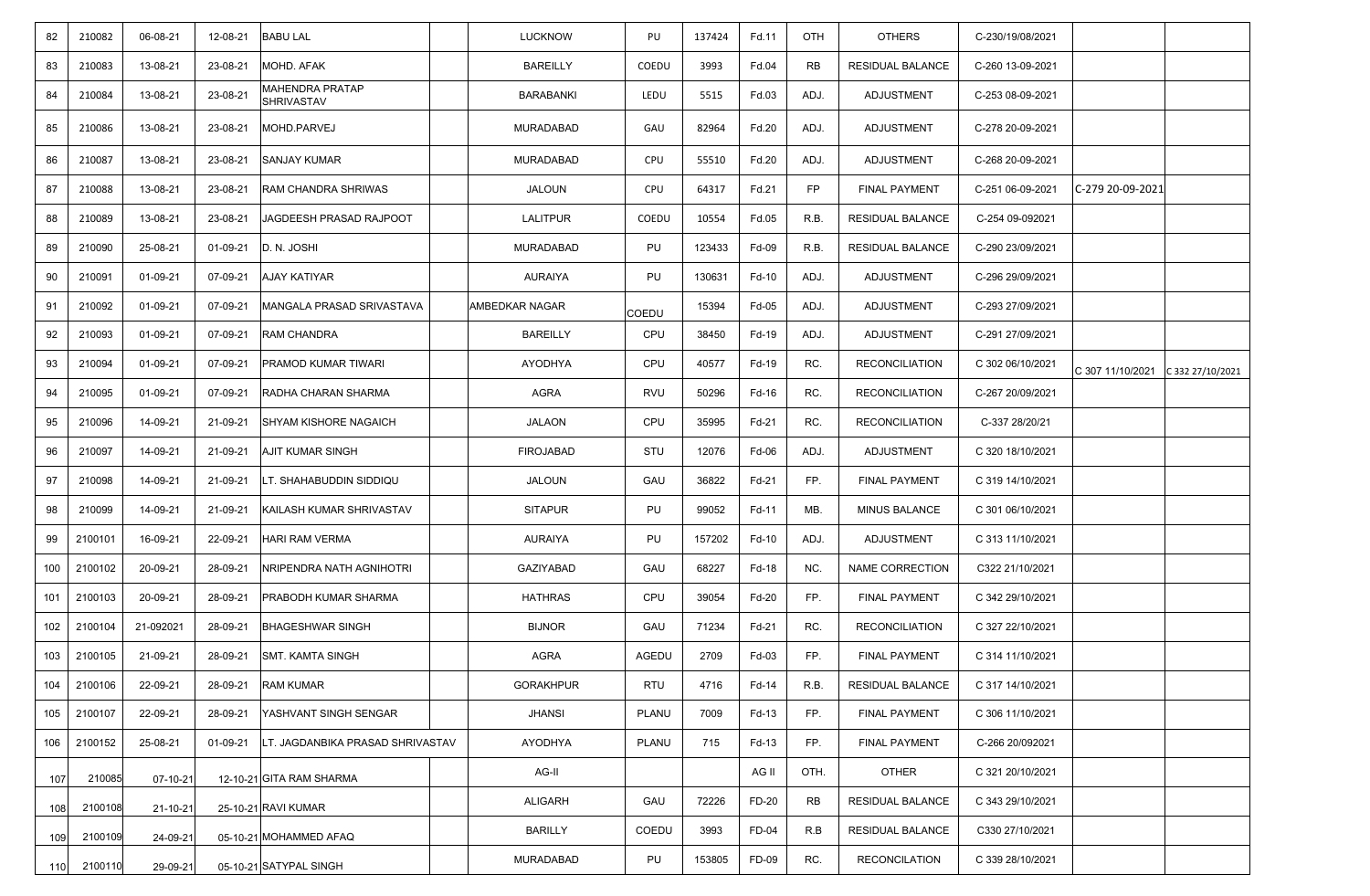| 111 | 2100111 | 29-09-21 |          | 05-10-21 RAM KUMAR                      | <b>GAUTAM BUDHA NAGAR</b> | <b>INDU</b> | 5858   | FD-14 | RB   | RESIDUAL BALANCE        | C 335 27/10/2021          |  |
|-----|---------|----------|----------|-----------------------------------------|---------------------------|-------------|--------|-------|------|-------------------------|---------------------------|--|
| 112 | 2100112 | 29-09-21 |          | 05-10-21 DINESH CHANDRA                 | LUCKNOW                   | GAU         | 67872  | FD-17 | RB   | RESIDUAL BALANCE        | C 338 28/10/2021          |  |
| 113 | 2100113 | 29-09-21 |          | 06-10-21 SURENDRA NATH TIWARI           | <b>BULAND SHAHR</b>       | PU          | 146526 | FD-12 | ADJ. | ADUJESTMENT             | C 344 02/11/2021          |  |
| 114 | 2100114 | 04-10-21 |          | 12-10-21 KISHORI LAL SHARMA             | ALIGARH                   | LRAGU       | 1394   | FD-16 | FP   | FINAL PAYMENT           | C 341 28/10/2021          |  |
| 115 | 2100115 | 06-10-21 |          | 13-10-21 BRIJESH KUMAR SRIVASTAVA       | <b>HARDOI</b>             | CPU         | 45778  | FD-18 | FP   | FINAL PAYMENT           | C 329 25/10/2021          |  |
| 116 | 2100116 | 06-10-21 |          | 12-10-21 LATE SUDHANSU KUMAR            | <b>UNNAO</b>              | <b>RVU</b>  | 43887  | FD-15 | FP   | <b>FINAL PAYMENT</b>    | C 326 21/10/2021          |  |
| 117 | 2100117 | 06-10-21 |          | 18-10-21 ANILESH PAL MALIK              | LUCKNOW                   | PU          | 122041 | FD-11 | FP   | FINAL PAYMENT           | C 331 27/10/2021          |  |
| 118 | 2100118 | 06-10-21 |          | 12-10-21 RISHI PAL SINGH                | <b>UDHAM SINGH NAGAR</b>  | PU          | 147003 | FD-09 | BT   | <b>BALANCE TRANSFER</b> | C-354 10/11/21            |  |
| 119 | 2100119 | 07-10-21 |          | 13-10-21 CHANDRA SINGH BISTHA           | <b>UDHAM SINGH NAGAR</b>  | PU          | 138114 | FD-12 | ВT   | <b>BALANCE TRANSFER</b> | C334 27/10/2021           |  |
| 120 | 2100120 | 11-10-21 |          | 21-10-21 MUHAMMED SATTAR                | <b>AYODHYA</b>            | <b>FEDU</b> | 2733   | FD-05 | FP   | <b>FINAL PAYMENT</b>    | C 333 27/10/2021          |  |
| 121 | 2100121 | 12-10-21 |          | 22-10-21 JAY BHAGWAN VERMA              | MUZAFFER NAGAR            | <b>NEU</b>  | 3159   | FD-11 | ADJ. | ADJUSTMENT              | C361 29/11/21             |  |
| 122 | 2100122 | 20-10-21 |          | 25-10-21 DEVI SARAN                     | <b>ETA</b>                | <b>INDU</b> | 8287   | FD-14 | ADJ. | <b>ADJUSTMENT</b>       | C 366 30/11/21            |  |
| 123 | 2100123 | 21-10-21 |          | NARENDRA BAHADUR<br>26-10-21 UPADHAYAYA | <b>BASTI</b>              | LRGU        | 3175   | FD-15 | RB   | RESIDUAL BALANCE        | C 359 17/11/21            |  |
| 124 | 2100124 | 21-10-21 |          | 25-10-21 VINOD KUMAR GUPTA              | <b>HAPUR</b>              | CPU         | 595908 | FD-18 | RC.  | <b>RECONCILATION</b>    | 345 2/11/21 C321 27/12/21 |  |
| 125 | 2100125 | 22-10-21 | 27-10-21 | MANGLA PRASAD SRIVASTAVA                | AMBEDKER NAGAR            | COEDU       | 15394  | FD-05 | ADJ. | ADJUSTMENT              | C 347 2/11/21             |  |
| 126 | 2100134 | 17-11-21 |          | 26-11-21 EMRAN HASAN                    | PRATABPGARH               | PU          | 14324  | Fd.12 | REC. | <b>RECONCILATION</b>    | C389 24/12/21             |  |
| 127 | 2100133 | 09-11-21 |          | 18-11-21 SATYA PAL SINGH                | AMBEDKAR NAGAR            | PU          | 144878 | Fd.10 | ADJ  | <b>ADJUSTMENT</b>       | C 375 13/12/21            |  |
| 128 | 2100132 | 09-11-21 |          | 18-11-21 HARI SHANKER KAUSHIK           | <b>GHAGIABAD</b>          | CPU         | 34184  | Fd.18 | ADJ  | ADJUSTMENT              | C 392 29/12/21            |  |
| 129 | 2100131 | 09-11-21 |          | 18-11-21 ANIL KUMAR SAXENA              | <b>MEERUT</b>             | GAU         | 70805  | Fd.18 | ADJ  | ADJUSTMENT              | C-364, 29-11-2021         |  |
| 130 | 2100130 | 09-11-21 |          | 18-11-21 SURESH CHANDRA GAUR            | <b>MEERUT</b>             | PU          | 161899 | Fd.09 | BT   | <b>BALANCE TRANSFER</b> | C-365, 29-11-2021         |  |
| 131 | 2100129 | 09-11-21 |          | 18-11-21 SMT GUDDI JAIN                 | <b>FIROJABAD</b>          | STU         | 6457   | Fd.06 | BT   | <b>BALANCE TRANSFER</b> | C 379 13/12/21            |  |
| 132 | 2100128 | 28-10-21 |          | 08-11-21 ABU BAKAR KHAN                 | AMETHI                    | GAU         | 66895  | Fd.21 | FP   | <b>FINAL PAYMENT</b>    | C-355, 11-11-2021         |  |
| 133 | 2100127 | 28-10-21 |          | 08-11-21 VINOD KUMAR                    | MUJAFEAR NAGAR            | CPU         | 36024  | Fd.18 | REC. | <b>RECONCILATION</b>    | C382 17/12/2021           |  |
| 134 | 2100126 | 25-10-21 |          | 02-11-21 OM PRAKASH SHARMA              | <b>BAREILLY</b>           | GAU         | 66718  | Fd.19 | RB   | RESIDUAL BALANCE        | C 372 9/12/2021           |  |
| 135 | 2100135 | 22-11-21 |          | 30-11-21 AJAY KUMAR                     | SHAMLI                    | NEU         | 3728   | Fd.10 | ADJ  | <b>ADJUSTMENT</b>       | C 393 30/12/2021          |  |
| 136 | 2100136 | 24-11-21 |          | 30-11-21 TEJ SINGH YADAV                | KANPUR NAGAR              | PU          | 140504 | Fd.10 | FP   | <b>FINAL PAYEMENT</b>   | C 385 20/12/2021          |  |
| 137 | 2100137 | 24-11-21 |          | 30-11-21 SUBHHASH YADAV                 | SIDDHARTH NAGAR           | PU          | 134290 | Fd.09 | FP   | <b>FINAL PAYEMENT</b>   | C381 16/12/2021           |  |
| 138 | 2100138 | 29-11-21 |          | 09-12-21 Let. VIJAY SINGH               | <b>MURADABAAD</b>         | PU          | 154029 | Fd.09 | REC. | <b>RECONCILATION</b>    | C 395 31/12/2021          |  |
| 139 | 2100139 | 29-11-21 |          | 09-12-21 SRI KRISHNA MISHRA             | <b>RAIBAREILLY</b>        | CPU         | 32747  | Fd.19 | ADJ  | ADJUSTMENT              | UNDER PROCESS             |  |